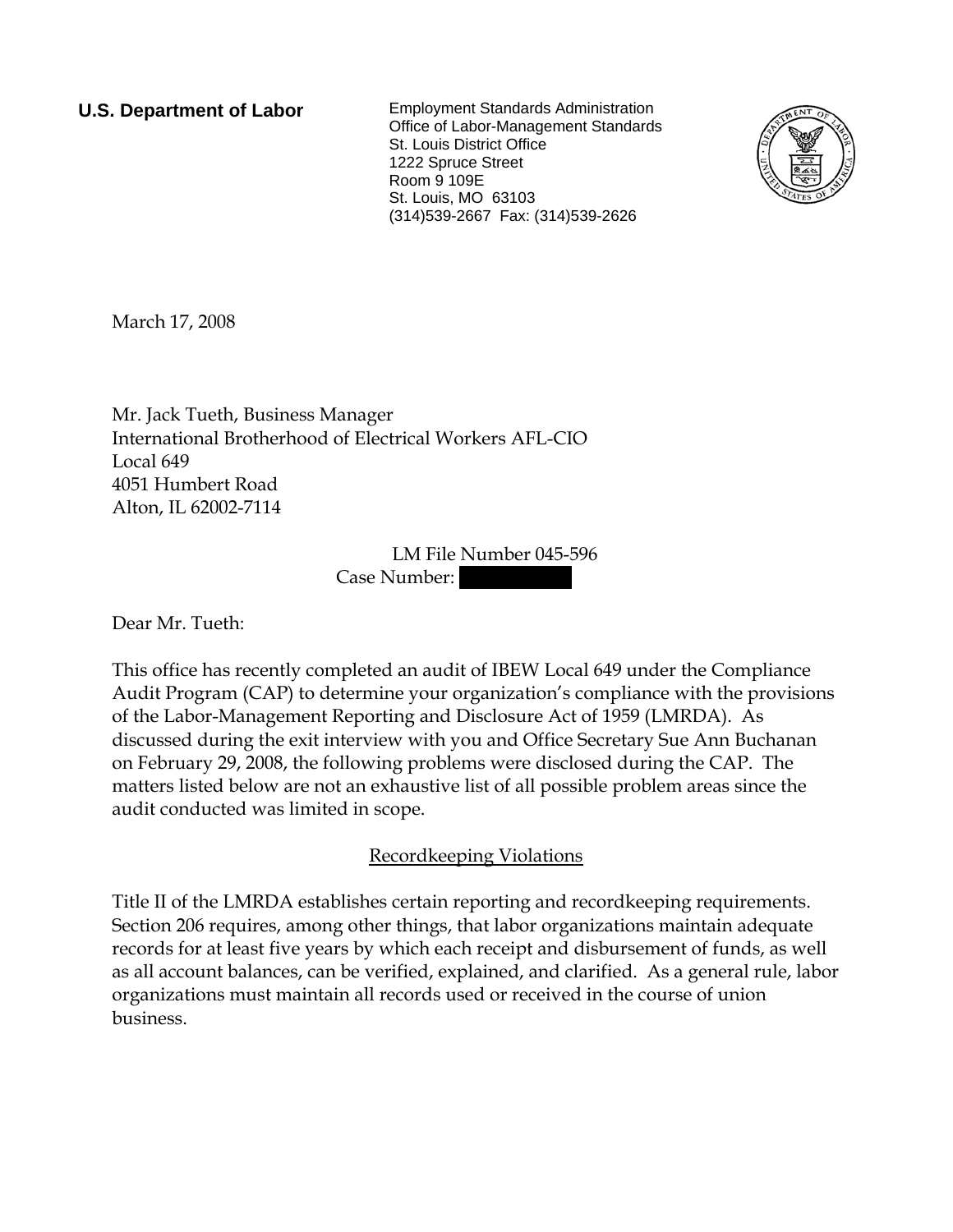Mr. Jack Tueth March 17, 2008 Page 2 of 4

For disbursements, this includes not only original bills, invoices, receipts, vouchers, and applicable resolutions, but also documentation showing the nature of the union business requiring the disbursement, the goods or services received, and the identity of the recipient(s) of the goods or services. In most instances, this documentation requirement can be satisfied with a sufficiently descriptive expense receipt or invoice. If an expense receipt is not sufficiently descriptive, a union officer or employee should write a note on it providing the additional information. For money it receives, the labor organization must keep at least one record showing the date, amount, purpose, and source of that money. The labor organization must also retain bank records for all accounts.

The audit of Local 649's 2007 records revealed the following recordkeeping violation:

General Reimbursed Expenses/Meal Expenses

Local 649 did not retain adequate documentation for reimbursed expenses incurred by Jack Tueth. For example, the local did not maintain back-up documentation for several expense reimbursements listed as gasoline and meals on the corresponding vouchers.

Additionally, Local 649 records of meal expenses did not always include written explanations of union business conducted or the names and titles of the persons incurring the restaurant charges. Union records of meal expenses must include written explanations of the union business conducted and the full names and titles of all persons who incurred the restaurant charges. Also, the records retained must identify the names of the restaurants where the officers or employees incurred meal expenses.

The local also failed to maintain back-up documentation for several general expenses incurred. For example, the local did not have back-up documentation to support payments to State Farm Insurance and Safety Partners. There was also no documentation to support a \$400 payment to the petty cash fund for "meeting expenses." The local was able to obtain back-up documentation for most of these expenses during the course of the audit, but it is the local's responsibility to maintain such back-up documentation with the union records for at least five years in accordance with the LMRDA.

As previously noted above, labor organizations must retain original receipts, bills, and vouchers for all disbursements. The president and treasurer (or